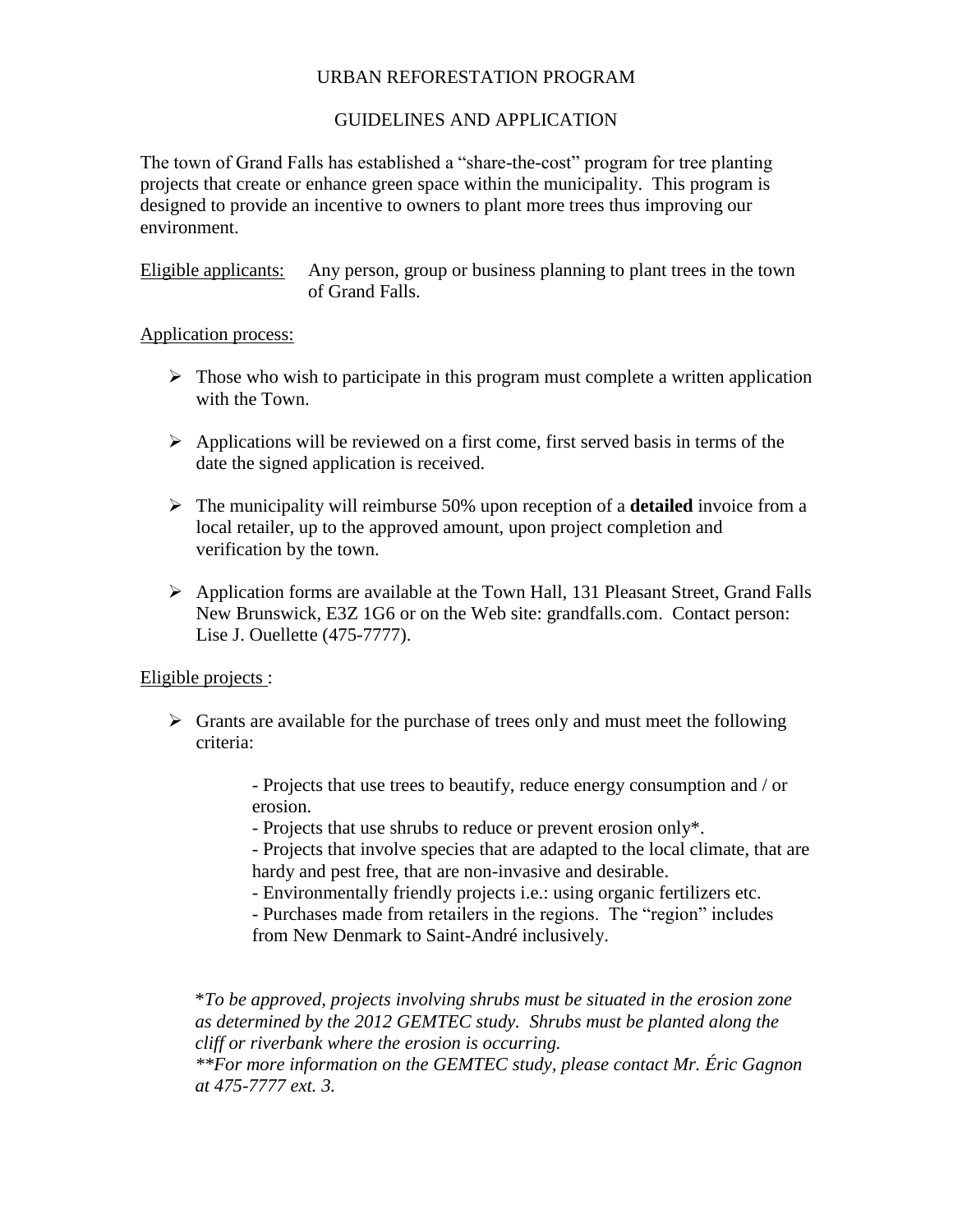### Ineligible projects:

- $\triangleright$  Projects that will eventually conflict with overhead utilities or underground infrastructure.
- $\triangleright$  Species that are ill-adapted to the local climate, that are short-lived, pest-prone, invasive, a nuisance or otherwise undesirable.
- $\triangleright$  Landscaping projects including flowers, plants or shrubs (other than for erosion control)

### Recipient responsibilities:

- Recipients must agree to complete their project and allow periodic inspections.
- $\triangleright$  Where a project is not on the applicant's land, the applicant has entered into an agreement with the owner for access to the land in order to complete the project.
- $\triangleright$  Projects must be completed by October 31st of each year;
- $\triangleright$  Recipients must agree to water the new trees and to protect them from potential damages. Recipients must guarantee required maintenance as necessary to the project's survival.
- $\triangleright$  Recipients must comply with all applicable municipal, provincial and federal laws and regulations.
- $\triangleright$  Recipients will be responsible for the selection, purchase and planting of trees, subject to Town approval and per the approved species list.
- $\triangleright$  Recipients will be responsible for all necessary planning and organisation for all types of projects, subject to Town approval.
- $\triangleright$  Subsequent trimming / pruning.

## Town responsibilities:

 $\triangleright$  The Town will pay 50% of costs of accepted projects up to a maximum amount of \$400, until depletion of funds, per the approved application upon receiving an invoice and after verification of the completed project.

## Eligible costs:

 $\triangleright$  Purchase cost of trees only and of shrubs under certain conditions.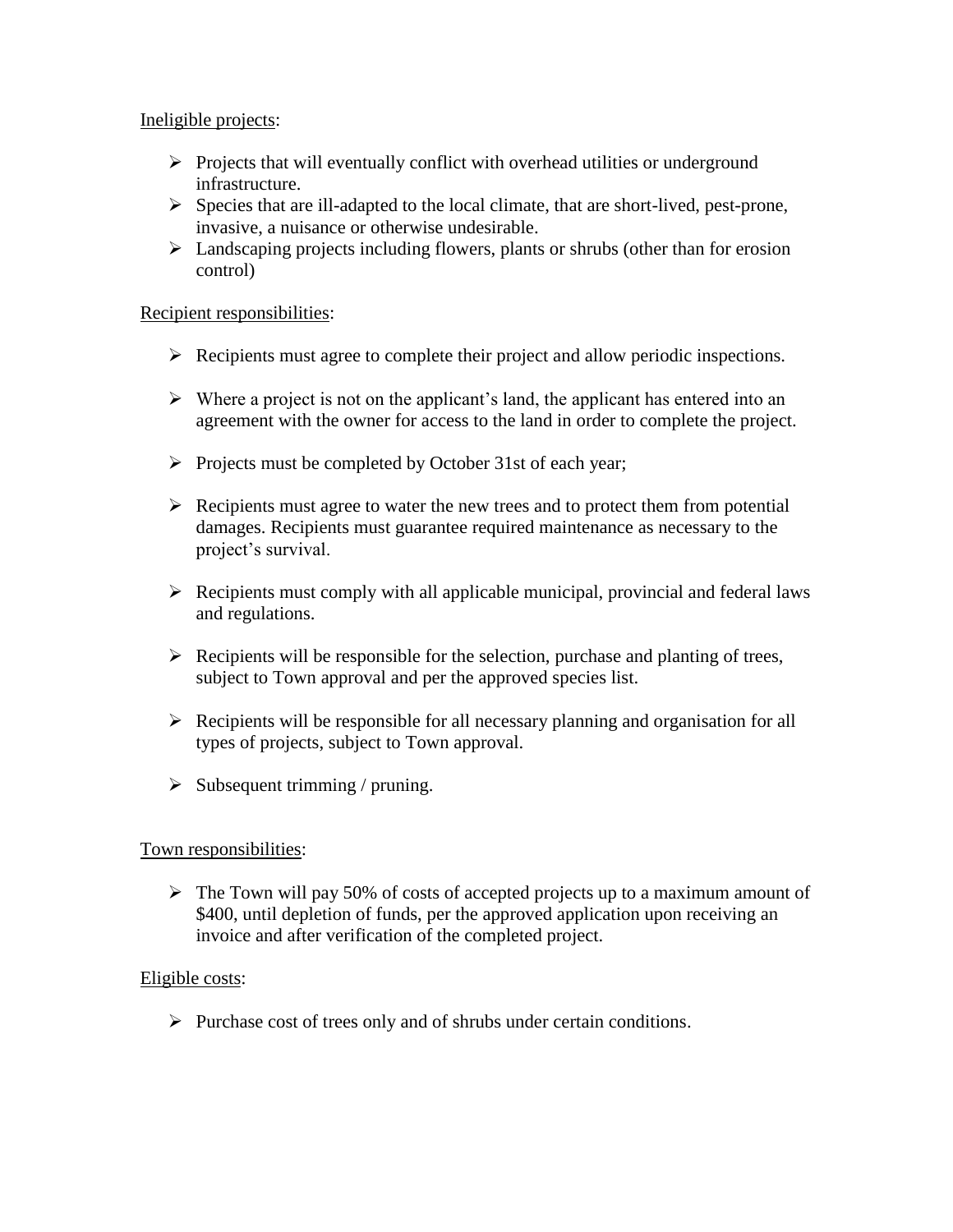

# TOWN OF GRAND FALLS

# URBAN REFORESTATION PROGRAM

# **APPLICATION FORM**

| <b>Grant Applicant:</b>                                                                                                     |                                                                |
|-----------------------------------------------------------------------------------------------------------------------------|----------------------------------------------------------------|
| <b>Grant Amount Requested:</b>                                                                                              | <u> 1989 - Johann Barbara, martxa alemaniar arg</u>            |
| Applicant's mailing address:                                                                                                |                                                                |
|                                                                                                                             |                                                                |
|                                                                                                                             |                                                                |
| Telephone:                                                                                                                  |                                                                |
| Email:                                                                                                                      |                                                                |
| For business or groups                                                                                                      |                                                                |
| Applicant's authorized representative:                                                                                      |                                                                |
|                                                                                                                             |                                                                |
|                                                                                                                             |                                                                |
| Please return this application to:<br><b>Town of Grand Falls</b><br>131 Pleasant Street Suite 200<br>Grand Falls NB E3Z 1G6 | Attention: Mrs. Lise J. Ouellette, Urban Reforestation Program |

By signing below, the applicant certifies that he / she has read and understands all sections of this application packet and certifies that the information presented in the attached grant proposal is accurate. The applicant agrees to comply with all requirements set forth in the grant guidelines, and understands that failure to comply with requirements will result in forfeiture of grant moneys.

*Signature of applicant / authorized representative Date*

\_\_\_\_\_\_\_\_\_\_\_\_\_\_\_\_\_\_\_\_\_\_\_\_\_\_\_\_\_\_\_\_\_\_\_\_\_\_\_\_ \_\_\_\_\_\_\_\_\_\_\_\_\_\_\_\_\_\_\_\_\_\_\_